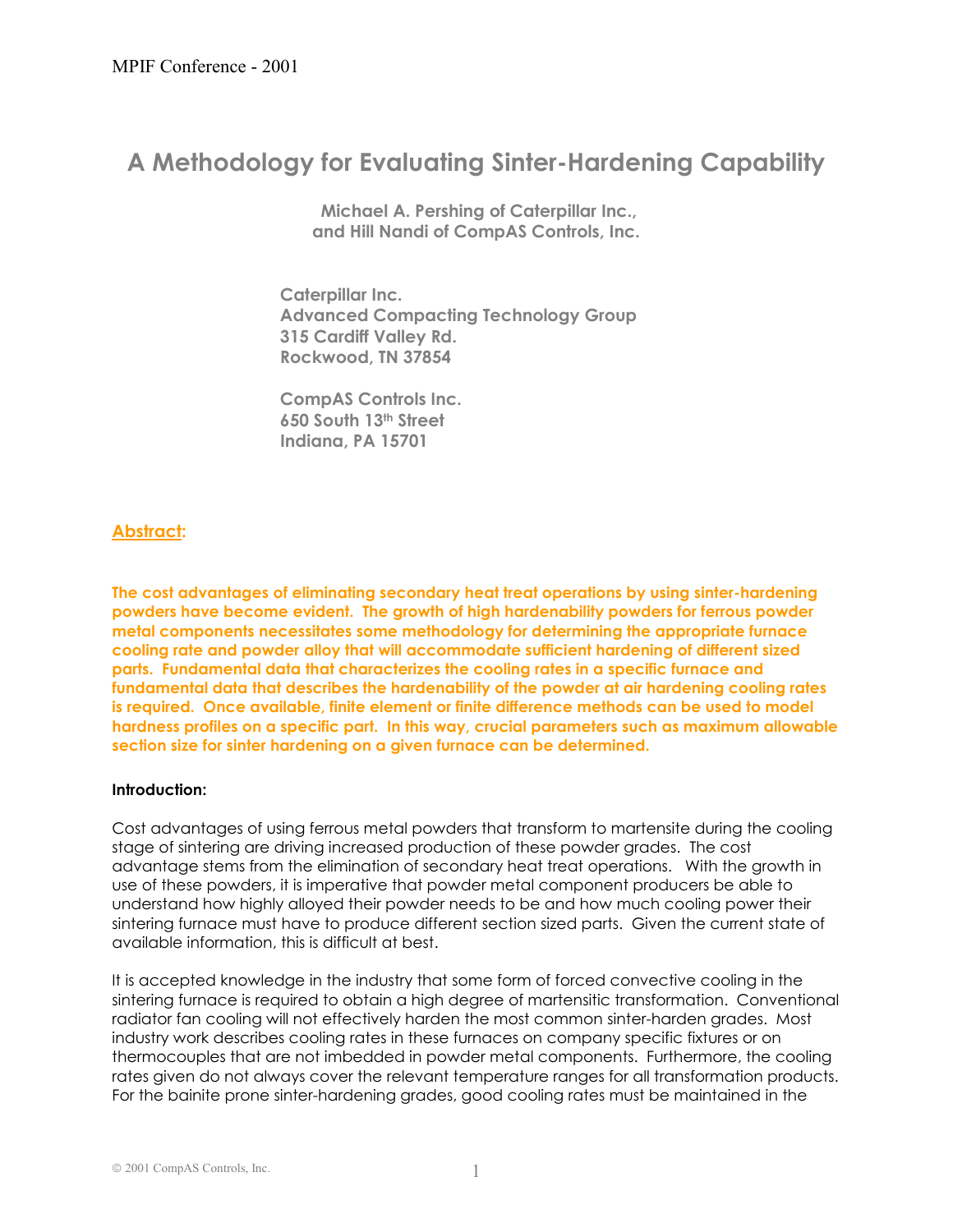$350-550^{\circ}$  C (660-1020° F) range. One method for describing the cooling rate in this range for a given furnace is given by Duchesne, et al.1 This is an excellent method to save on thermocoupling real parts and still describe the cooling rate. It does not, however, fundamentally describe the cooling provided by the furnace and therefore can not provide hardness and microstructure information for all sections of a part. Work by Davala, et al on FLC4608 is also very useful for determining critical cooling rates needed for that specific powder.2

On the metal powder side of things, all we seem to currently know is that we need a lot of Ni, Mo, and Mn. There is extremely limited information coming from powder producers. It is useful to use the standard Jominy end-quench test as a starting point for characterizing the hardenability of ferrous powders.<sup>3,4</sup> The most fundamental data provided on end-quenching of ferrous metal powders is the depth to Rockwell A 65 on an end-quenched Jominy bar compacted from the powder of interest.5 This is useful in comparing powders but does not immediately indicate what cooling rate is required to get full martensitic transformation. Ideally, metal powder grades would have time-temperature-transformation (TTT) diagrams along with complete Jominy curves that describe not only the Rockwell A hardness but also microstructure and particle hardness (100g Knoop).

## **Proposed Method:**

A fundamental method of describing the cooling in a sintering furnace is to determine the convective heat transfer coefficient at the surface of a component experiencing cooling within that specific furnace. This can be done with a well-known geometry specimen and with a minimum of two thermocouples. In the method described in this paper, a cube of FC0208 and of 6.85 g/cc density was used. One thermocouple was placed near the specimen but open to the furnace atmosphere and one was imbedded within the specimen at its center. Using conductivity (k), density ( $,$  and specific heat (C<sub>p</sub>) information as a function of temperature (T), the heat transfer coefficient at the surface can be calculated using finite element methods (FEM) or control volume finite difference methods.<sup>6,7</sup> Essentially, the FEM modeling describes the amount of heat loss that must occur to provide for a temperature gradient between the outside thermocouple and the imbedded thermocouple for all times during the cooling. In most quenching problems, the heat transfer coefficient is described as a function of temperature because of the changes of phase in a liquid media that cools a component. In gas or air quenching, there is no change in phase so the heat transfer coefficient can be constrained to be constant with temperature.

Figure 1 shows cooling curves of the outside thermocouple open to the furnace atmosphere and the thermocouple imbedded at the center of the described 1"x1"x1" block. It also shows a model prediction of the temperature at the center of the block. Excellent agreement between the model and the measured result is shown. The surface heat transfer coefficient  $(h_c)$  was found to be  $164.63$  W/m<sup>2</sup>/Deg C (29 Btu/ft<sup>2</sup>/hr /Deg F). This h<sub>c</sub> effectively characterizes the furnace cooling condition. The  $h_c$  for that furnace cooling condition can now be applied to any part. Furthermore, by using FEM the cooling rate at any point within a specific part can be known, provided that good information on conductivity, and specific heat as a function of temperature are known. A lower cooling condition on the same furnace was found to have  $h_{c}=$ 147.60 W/m2/Deg C (26 Btu/ft2/hr/Deg F).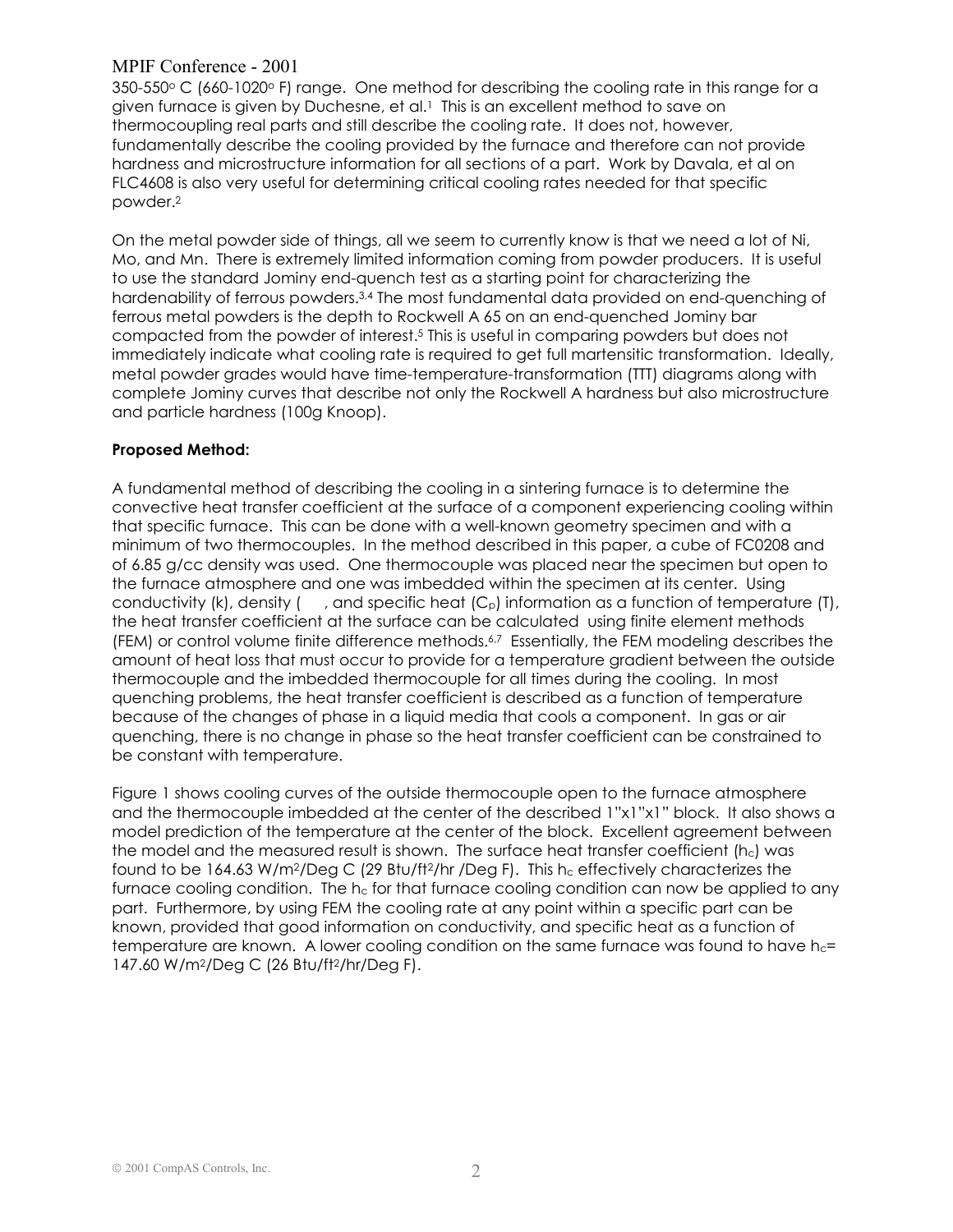

**Figure 1 Cooling profiles (Temperature vs. distance) in a sintering furnace on a 1"x1"x1" cube. Bold line indicates temperature in the furnace near the cube, dashed line is the temperature measured at the center of the cube, and dotted line is the model prediction of the temperature at the center of the cube.** 

Information on the material's hardenability is also needed in order to fully predict the hardness and microstructure within a given component. The best current source for this is the end-quench Jominy test. The test provides standardized cooling but this cooling is not yet well described for powder metal materials. For wrought steels, the cooling rate at each Jominy position (1/16 inch intervals) at 1300 $\circ$  F is published. $8,3$  The method for calculating the cooling rate can be reproduced for any powder metal grade using that grade's conductivity and specific heat but problems remain. At what temperature should the cooling rate be taken? This is not a big problem since the solutions to the heat transfer problem are described in terms of temperature and distance from the end-quench.

A bigger issue is that the standard end-quench Jominy test uses water as the quenchant. The cooling rates of interest for sinter-hardening are not encountered until at least Jominy position 20 and many times must go beyond Jominy position 40 to get non-martensitic structures. Figure 2 shows the Jominy curve for FLC4608.<sup>9</sup> Whether or not the standard Jominy bar can provide the resolution in hardenability needed to effectively model sinter hardening is still in question. It would be best to form a new end-quench test with a gas quenchant. Perhaps nitrogen flowing at a prescribed rate would provide a good standard test. As long as the heat transfer problem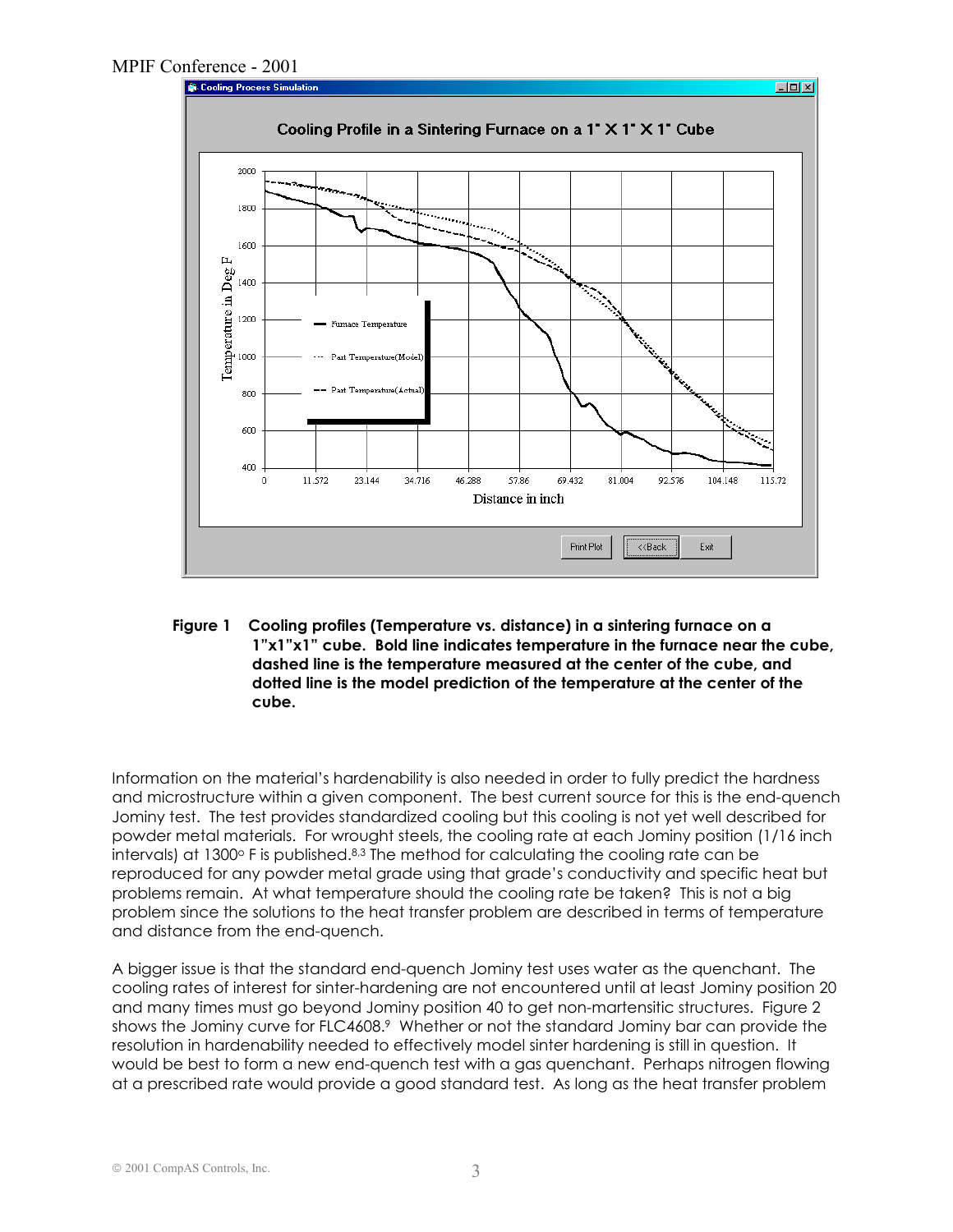for the standardized test can be solved in terms of temperature and distance from the quenched end, any convenient and reproducible standard would be acceptable.



**Figure 2 Jominy End-Quench results on FLC4608.9 There is no significant drop in hardness through Jominy position 36.** 

The other problem to be addressed with the current Jominy method and with any new endquench method is that of hardness testing. The fact that apparent hardness takes porosity and microstructure into account complicates the correlation from a standardized test to results on a real part. Particle hardness (Vickers or Knoop) may be a better indicator of true microstucture because porosity does not influence it. The problem is that the method is inherently less precise than apparent hardness and the indentation does not cover enough area to adequately average the microstructure. Unfortunately, Jominy testing in ferrous p/m will probably need to incorporate microstructure reading and area percentages of transformation products in order for the results to be fully transferable to modeling particular components in sinter-hardening.

## **Conclusions:**

Successful modeling of hardness and microstructure on a particular ferrous powder metal component can be achieved with the following information:

1) Knowledge of the powder grade's conductivity and specific heat as a function of temperature.

- 2) Knowledge of the component's density.
- 3) Knowledge of the powder grade's hardenability at low cooling rates.

4) Knowledge of the convective heat transfer coefficient that characterizes the specific furnace cooling taking place when the component is run.